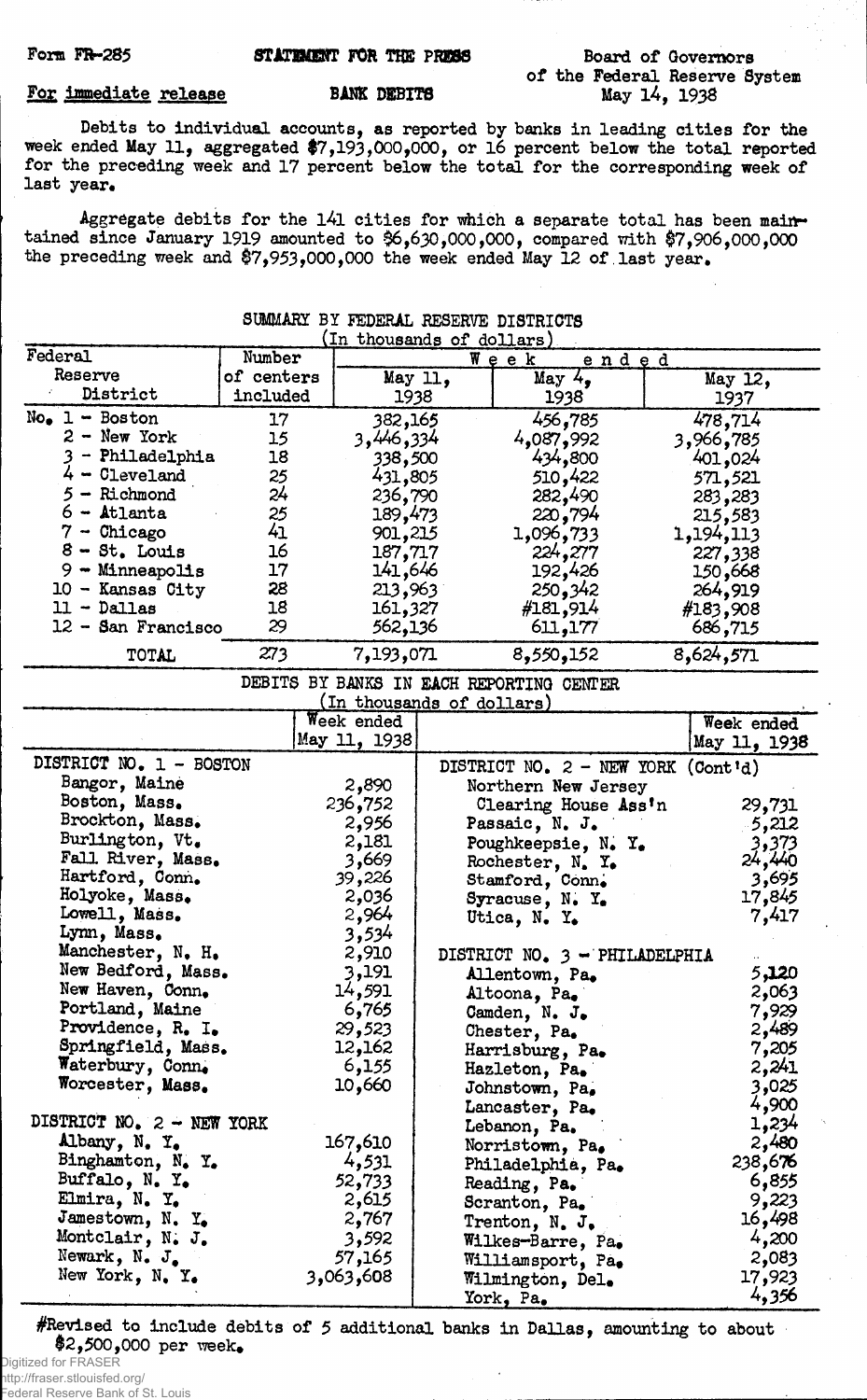Form FR-285~a

# DEBITS BY BANKS IN EACH REPORTING CENTER

|                              |              | (In thousands of dollars)         |              |
|------------------------------|--------------|-----------------------------------|--------------|
|                              | Week ended   |                                   | Week ended   |
|                              | May 11, 1938 |                                   | May 11, 1938 |
| DISTRICT NO. 4 - CLEVELAND   |              | DISTRICT NO. 6 - ATLANTA (Cont'd) |              |
|                              | 11,438       | Elberton, Ga.                     | 250          |
| Akron, Ohio                  | 1,894        | Hattiesburg, Miss.                | 899          |
| Butler, Pa.                  | 6,679        | Jackson, Miss.                    |              |
| Canton, Ohio                 |              | Jacksonville, Fla.                | 15,315       |
| Cincinnati, Ohio             | 73,949       | Knoxville, Tenn.                  | 6,100        |
| Cleveland, Ohio              | 100,907      |                                   |              |
| Columbus, Ohio               | 36,989       | Macon, Ga                         | 2,825        |
| Dayton, Ohio                 | 15,080       | Meridian, Miss.                   | 1,975        |
| Erie, Pa.                    | 5,532        | Miami, Fla.                       | 7,579        |
| Franklin, Pa.                | 634          | Mobile, Ala.                      | 7,409        |
| Greensburg, Pa.              | 1,433        | Montgomery, Ala.                  | 4,333        |
| Hamilton, Ohio               | 2,082        | Nashville, Tenn.                  | 14,773       |
| Homestead, Pa.               | 696          | Newnan, Ga.                       | 281          |
| Lexington, Ky.               | 4,397        | New Orleans, La.                  | 41,352       |
| Lima, Ohio                   | 2,879        | Pensacola, Fla.                   | 1,714        |
|                              | 988          | Savannah, Ga.                     | 5,699        |
| Lorain, Ohio                 | 1,881        | Tampa, Fla.                       | 5,632        |
| Middletown, Ohio             |              | Valdosta, Ga.                     | 840          |
| Oil City, Pa.                | 2,242        |                                   | 1,767        |
| Pittsburgh, Pa.              | 116,798      | Vicksburg, Miss.                  |              |
| Springfield, Ohio            | 3,681        |                                   |              |
| Steubenville, Ohio           | 1,913        | DISTRICT NO. 7 - CHICAGO          |              |
| Toledo, Ohio                 | 21,936       | Adrian, Mich.                     | 686          |
| Warren, Ohio                 | 1,894        | Aurora, Ill.                      | 2,360        |
| Wheeling, W. Va.             | 6,101        | Battle Creek, Mich.               | 2,614        |
| Youngstown, Ohio             | 8,273        | Bay City, Mich.                   | 2,021        |
| Zanesville, Ohio             | 1,509        | Bloomington, Ill.                 | 2,917        |
|                              |              | Cedar Rapids, Iowa                | 4,956        |
| DISTRICT NO. $5 - R1$ CHMOND |              | Champaign-Urbana, Ill.            | 3,071        |
|                              | 2,241        | Chicago, $III_{\bullet}$          | 511,864      |
| Asheville, N. C.             |              | Clinton, Iowa                     | 1,345        |
| Baltimore, Md.               | 68,843       | Danville, Ill.                    | 1,956        |
| Charleston, S. C.            | 3,551        |                                   | 4,998        |
| Charleston, W. Va.           | 9,442        | Davenport, Iowa                   |              |
| Charlotte, $N_e$ . C.        | 9,412        | Decatur, Ill.                     | 3,518        |
| Columbia, S. C.              | 4,040        | Des Moines, Iowa                  | 20,932       |
| Cumberland, Md.              | 1,729        | Detroit, Mich.                    | 138,068      |
| Danville, Va.                | 1,585        | Dubuque, Iowa                     | 1,994        |
| Durham, $N_e$ $C_e$          | 5,279        | Elgin, Ill.                       | 1,773        |
| Greensboro, $N_e$ $C_e$      | 3,546        | Flint, Mich.                      | 4,277        |
| Greenville, S. C.            | 3,562        | Fort Wayne, Ind.                  | 7,015        |
| Hagerstown, Md.              | 1,687        | Gary, Ind.                        | 3,262        |
| Huntington, $W_0$ . Va.      | 3,229        | Grand Rapids, Mich.               | 9,893        |
| Lynchburg, Va.               | 3,119        | Green Bay, Wis.                   | 2,759        |
| Newport News, Va.            | 1,670        | Hammond, Ind.                     | 1,475        |
| Norfolk, Va.                 | 8,413        | Indianapolis, Ind.                | 42,541       |
| Portsmouth, Va.              | 869          | Jackson, Mich.                    | 2,457        |
|                              | 6,899        | Kalamazoo, Mich.                  | 3,671        |
| Raleigh, N. C.               |              | Lansing, Mich.                    | 4,030        |
| Richmond, Va.                | 27,937       |                                   | 1,330        |
| Roanoke, Va.                 | 5,294        | Manitowoc, Wis.                   |              |
| Spartanburg, S. C.           | 1,638        | Mason City, Iowa                  | 2,107        |
| Washington, D. C.            | 53,211       | Milwaukee, Wis.                   | 53,472       |
| Wilmington, N. C.            | 2,004        | Moline, Ill.                      | 1,941        |
| Winston-Salem, N. C.         | 7,590        | Muscatine, Iowa                   | 886          |
|                              |              | Oshkosh, Wis.                     | 1,889        |
| DISTRICT NO. $6 - ATLANTA$   |              | Peoria, Ill.                      | 12,346       |
| Albany, Ga.                  | 983          | Rockford, Ill.                    | 5,155        |
| Atlanta, Ga.                 | 38,009       | Saginaw, Mich.                    | 3,594        |
| Augusta, Ga.                 | 3,331        | Sheboygan, Wis.                   | 2,947        |
| Birmingham, Ala.             | 16,274       | Sioux City, Iowa                  | 7,143        |
|                              | 217          | South Bend, Ind.                  | 9,114        |
| Brunswick, Ga.               | 8,608        | Springfield, Ill.                 | 5,378        |
| Chattanooga, Tenn.           |              | Terre Haute, Ind.                 | 4,357        |
| Columbus, Ga.                | 2,756        |                                   |              |
| Dothan, Ala.                 | 552          | Waterloo, Iowa                    | 3,103        |

 $\ddot{\phantom{a}}$ 

 $\hat{\mathcal{A}}$ 

Digitized for FRASER http://fraser.stlouisfed.org/ Federal Reserve Bank of St. Louis